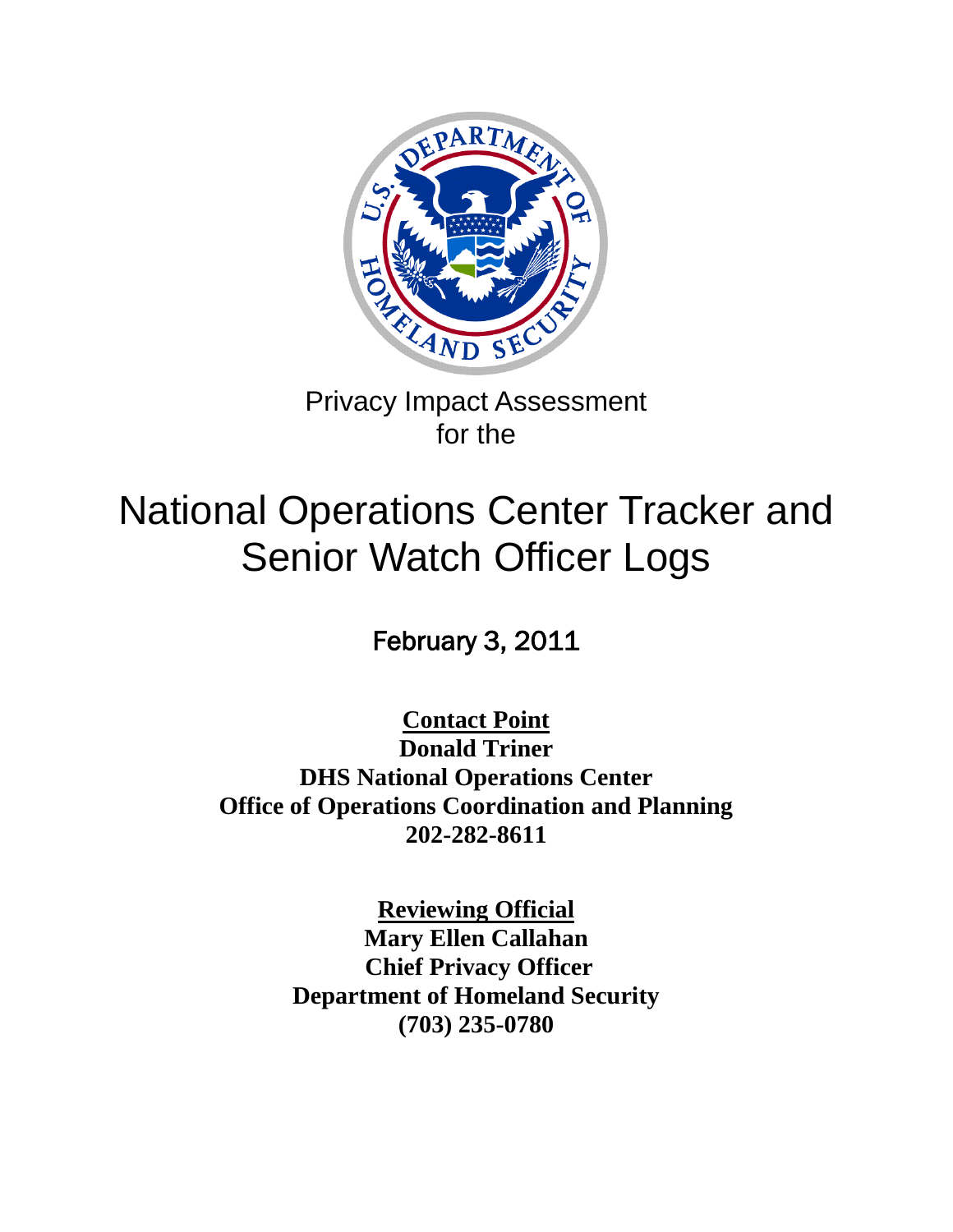

### Abstract

The National Operations Center (NOC) in the Office of Operations Coordination and Planning (OPS) operates the NOC Tracker Log and the Senior Watch Officer (SWO) Log. The SWO Log is a synopsis of all significant information received and actions taken during a shift by the SWO. The NOC Tracker Log is a repository of all NOC responses to threats or incidents and significant activities that require a NOC tracking number. OPS has conducted this privacy impact assessment (PIA) because both the SWO Log and NOC Tracker Log may contain personally identifiable information (PII) associated with an administrative note or a watch desk Request for Information (RFI).

### **Overview**

The NOC is the primary national-level hub for domestic situational awareness, common operational picture, information fusion, information sharing, communications, and coordination pertaining to the prevention of terrorist attacks and domestic incident management. The NOC is the primary conduit for the White House Situation Room and DHS Leadership for domestic situational awareness and facilitates information sharing and operational coordination with other federal, state, local, tribal, non-governmental operation centers and the private sector.

The primary role of the SWO and the watch desks is to provide situational awareness and a common operating picture for the entire federal government, state, local, and tribal governments as appropriate, in the event of a natural disaster, act of terrorism, or other man-made disaster; and ensure that critical terrorism and disaster-related information reaches government decision-makers. The NOC accomplishes this by keeping track of major events through both the SWO and NOC Tracker Logs and issuing situation reports, situation updates, and/or responding to requests for information (RFIs).

The SWO Log is a synopsis of all significant information received and actions taken by the SWO during the shift. The NOC Tracker Log provides further details on the items listed in the SWO Log; it is the underlying cumulative repository of responses to all-threats and all-hazards, man-made disasters and acts of terrorism, and natural disasters as well as RFIs that require a NOC tracking number. NOC numbers are assigned for the purpose of tying together the high volume of information, requests and responses for information and data collection relevant to discreet events and issues within the NOC. The NOC number makes that information easily accessible in an organized form should a future event benefit from previously gathered information. Examples of the types of issues that receive a NOC tracking number include, but are not limited to: Name Traces, Patriot Reports, RFIs, Committee on Foreign Investment in the U.S. (CFIUS) requests, CDC/HHS Data Request and the removal/addition to the "Do Not Board and or Lookout List" (DNB/LO). The SWO will also assign NOC numbers based on National/International events such as but not limited to; Special Event Assessment Rating (SEAR) Level 1-5 Special Event, natural disasters impacting critical infrastructure, suspicious activity or accidents that could become a matter of national interest and credible threat with a possible/actual terrorist nexus. The SWO will make the final determination of the events to be tracked using an NOC number based on the following Director's Criteria:

#### **Phase 3 – Urgent**

- An event so catastrophic that the federal government must assume the highest level of  $\bullet$ operational posturing and activity.
- A domestic event with a confirmed terrorist nexus.

#### **Phase 2 - Concern**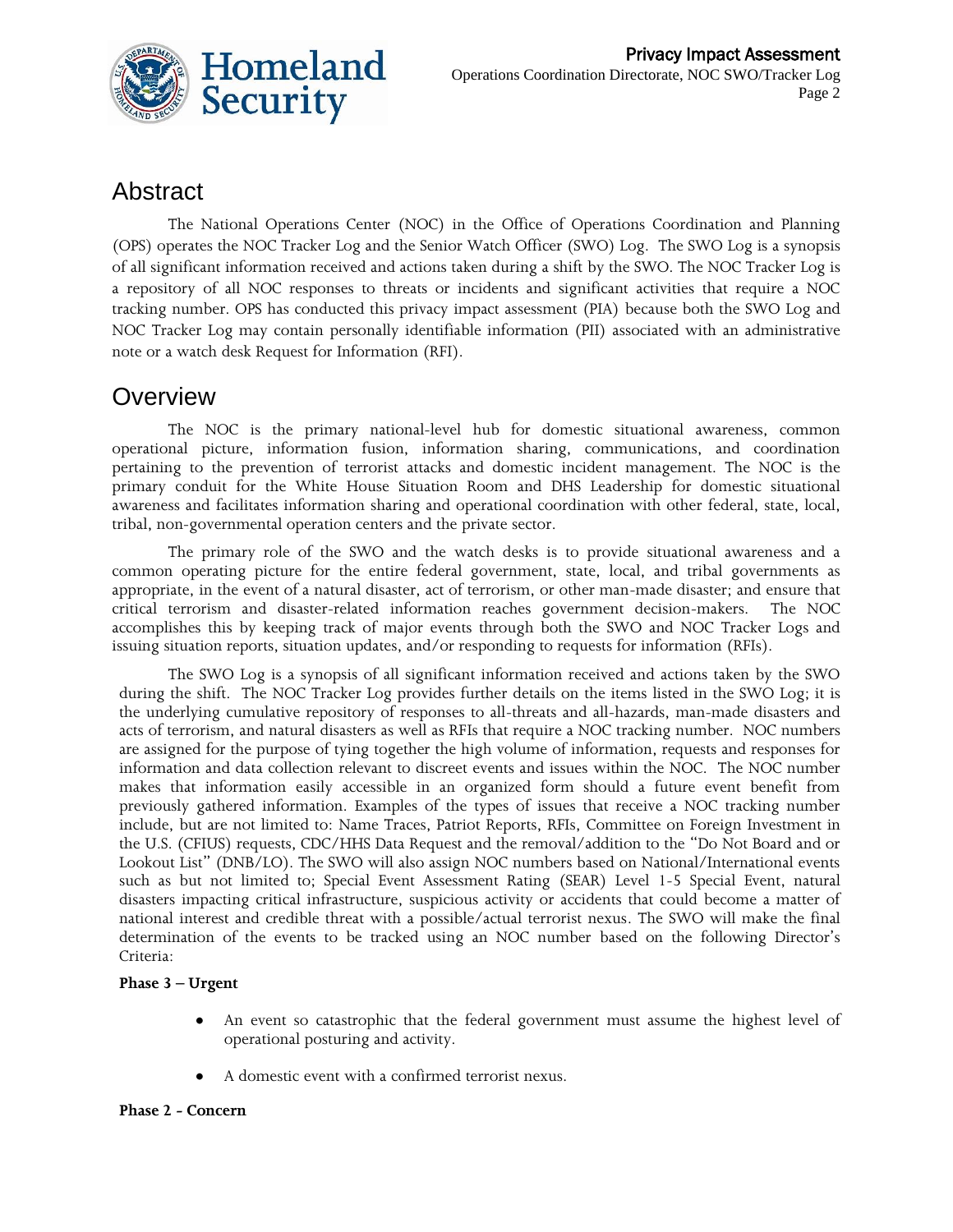

- An event meeting any of the four criteria outlined in Homeland Security Presidential Directive-5.
- $\bullet$ Man-made events and natural disasters; chemical, biological, radiological, nuclear, explosive, and cyber events; floods, fires, and tsunamis; and other events causing loss of life and large scale evacuations (likely leading to a PDD) and requiring significant federal involvement.
- An event significantly impacting the U.S. critical infrastructure and industrial accidents  $\bullet$ occurring in densely populated areas.
- A credible threat with a possible/actual terrorist nexus and U.S. homeland security implications.
- A National Special Security Event (NSSE) or SEAR Level 1-5 Special Event whose public  $\bullet$ safety, threat, complexity, or other attributes require extensive Federal information sharing, interagency support, and incident management preparedness.

#### **Phase 1 - Awareness**

- Man-made events, natural disasters, and other events that state and local officials will  $\bullet$ manage with limited federal assistance.
- An event impacting critical infrastructure.  $\bullet$
- Suspicious activity or accidents that could become a matter of interest at the national level.
- An event with a homeland security or safety nexus that the HSC, S1, and senior DHS  $\bullet$ officials may need to address.
- $\bullet$ A NSSE or SEAR Level 1-5 Special Event whose public safety, threat, complexity, or other attributes require Federal information-sharing and involve federal operations coordination and planning activities.

#### **Steady-State Phase**

 $\bullet$ Routine national and international events that may be of interest to DHS, usually handled at the local and state level, and requiring only DHS situational awareness, monitoring, and routine reporting.

Once a SWO decides that an event or incident should be of interest, a Tracker is directed to assign a NOC tracker number for the incident into the NOC Tracker Log. Upon creating incident titles and assigning NOC tracker numbers to incidents meeting criteria set forth by the watch, Trackers enter a synopsis and searchable text highlights. The Tracker then enters the timeline of events on an incident assigned a number into the NOC Tracking Log. All information concerning a specific tracked incident is then kept under the incidents tracker number. For example, all information pertaining to the Haitian earthquake (RFIs, situation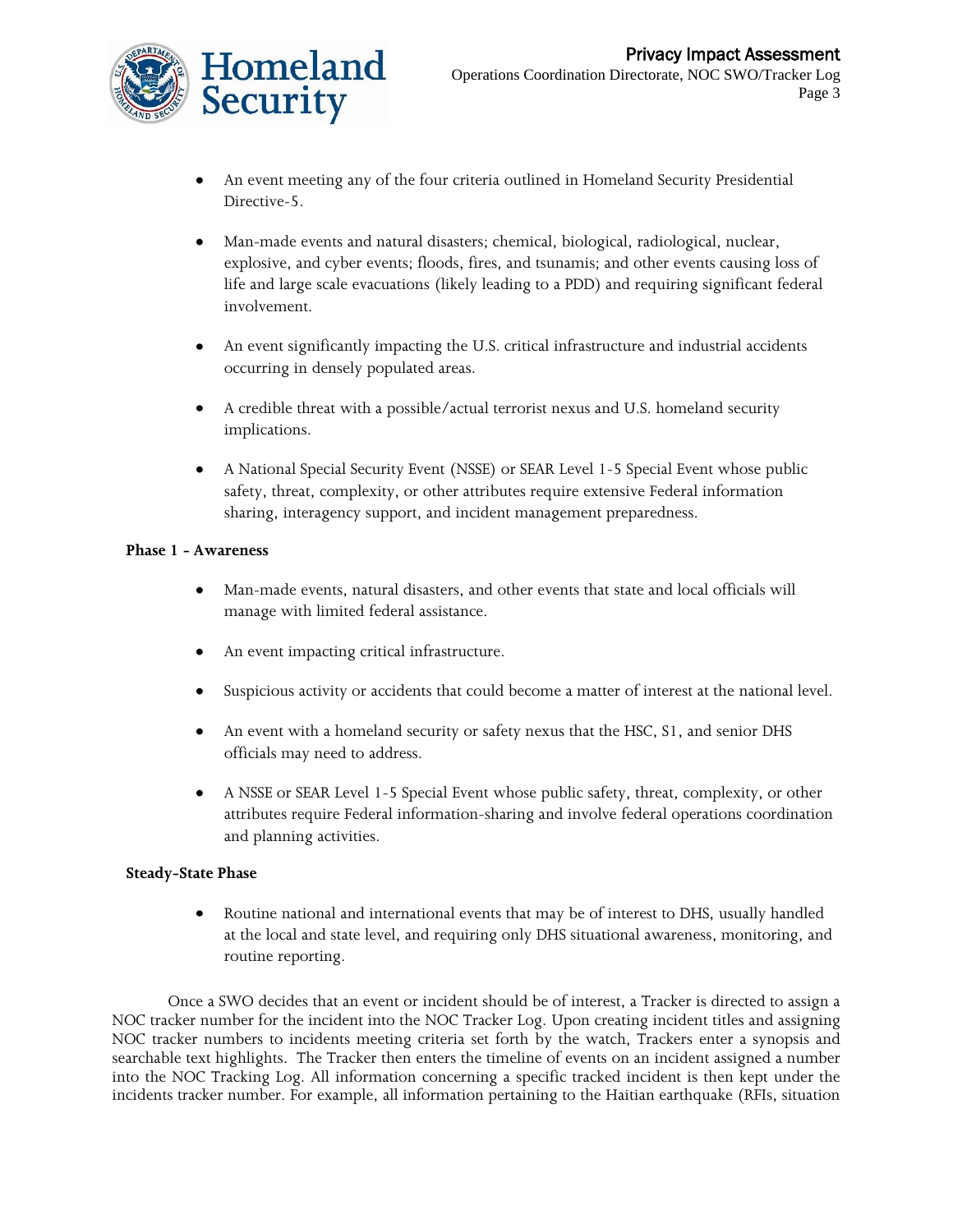

reports, etc.) is stored under the number assigned to the Haitian earthquake event. All supporting documents for an incident are scanned into electronic files for long term archive. The documents are scanned into a single PDF file and embedded in the NOC Tracker Log through either a copy/paste or drag/drop method. This ensures that all relevant information for a tracked incident is in a single location for ease of retrieval.

As official records, SWO and NOC Log entries are never changed after either Log is closed out for a particular shift or when there has been a turnover of watch personnel. If updated or corrected information becomes available, a new Log entry is made, citing the initial entry and providing the updated/corrected information. Watch relief does not occur until all Log entries from the watch being relieved are completed. While it is the responsibility of the off-going watch to complete their Logs, the incoming SWO will not accept turnover until he/she has read and understood all entries and acknowledges them to be complete. The daily log is closed at 2400 local time. All outstanding actionable entries are carried over and annotated at the beginning of the new log entry.

The NOC receives and makes RFIs on a regular basis. They are primarily used to gather information to help make a decision on what the next step should be in a given situation. The vast majority of RFIs processed by the NOC do not contain PII (e.g., the Department of State might send an RFI asking, "What is the potential number of CBP officers that are being prepared to depart to Port au Prince, Haiti with the main mission of processing Haitian children adoptions?" OPS would task the CBP desk to answer the Department of State, and the RFI would be stored in the "Haitian Earthquake" event folder). Occasionally, the NOC receives and answers an RFI that either contains or asks for a response that may contain PII. (e.g., LAPD might send an RFI stating, "Please run a name trace on a foreign national acting suspiciously at the Rose Bowl Parade.") The information entered into the SWO and NOC Tracker Log from a "name trace" RFI may contain some or all of the following information: name, address, phone number, medical information, physical location, SSN, DOB, Alien registration number (A-number), vehicle license plate number, and passport number.

This PIA describes the system, functions, data safeguards, and data integrity features of the SWO and NOC Tracker Logs.

### **Section 1.0 Characterization of the Information**

The following questions are intended to define the scope of the information requested and/or collected as well as reasons for its collection as part of the program, system, rule, or technology being developed.

#### **1.1 What information is collected, used, disseminated, or maintained in the system?**

The SWO Log is a synopsis, in the form of a Word document, that records all significant information received and actions taken by the SWO during the shift. While it is the responsibility of the SWO, maintenance of the SWO Log may be delegated to other personnel on watch.

The NOC Tracker Log is the underlying cumulative repository of responses to all-threats and all-hazards, man-made disasters and acts of terrorism, and natural disasters as well as requests for information (RFIs) that require a NOC tracking number. It contains a copy of all documents and information that is requested, shared, and/or researched between all NOC Watch Officer Desks. One duty of the SWO is to decide what incidents/events are of interest to the NOC. Once a SWO decides that an event or incident should be of interest, a Tracker is directed to assign a NOC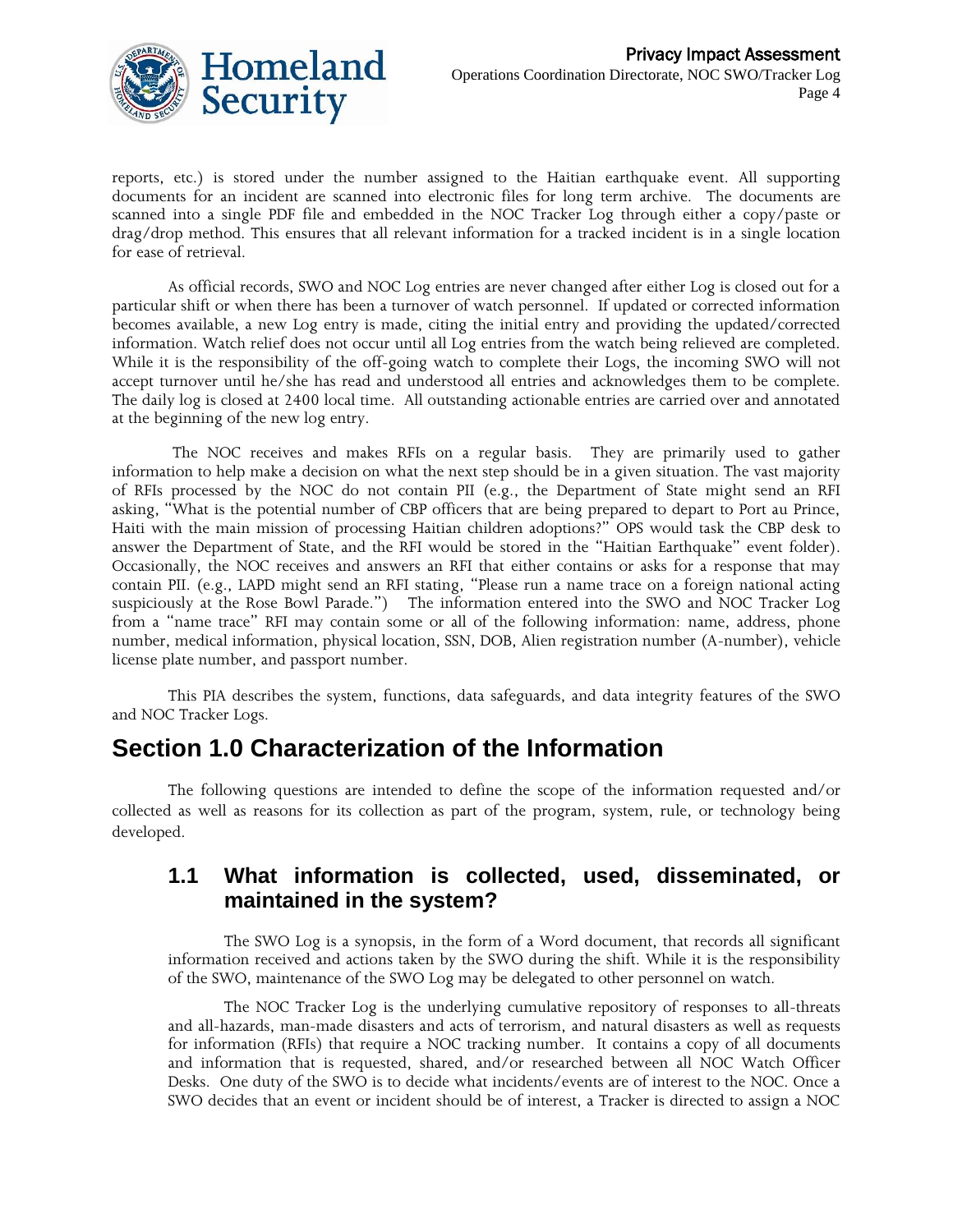

tracker number for the incident into the NOC Tracker Log. The information entered into the SWO and NOC Tracker Logs from a "name trace" RFI may contain some or all of the following information: name, address, phone number, medical information, physical location, SSN, DOB, Anumber, vehicle license plate number, and passport number.

### **1.2 What are the sources of the information in the system?**

The sources of information are:

- Private individuals submitting tips either directly to the NOC or through law enforcement  $\bullet$ officials;
- $\bullet$ Suspicious activity reports (SARs) from law enforcement, governmental agency, or private sector security officials;
- $\bullet$ Law enforcement bulletins and reports from federal, state, county, local, and/or tribal law enforcement;
- Reports compiled from open source information; and  $\bullet$
- Contents of and answers to RFIs.

#### **1.3 Why is the information being collected, used, disseminated, or maintained?**

The NOC collects and maintains information in order to provide key domestic security agencies with the information necessary to coordinate their prevention, mitigation, response, and recovery activities. DHS uses the SWO and NOC Tracker Logs as a check to insure that there is no duplication of effort between watch desks. Using the "Haitian Earthquake" example given in the overview, if FEMA, the Red Cross, or DOD made the same RFI the next day, the answer would come back immediately from the Tracker.

### **1.4 How is the information collected?**

Information is generally collected from private individuals submitting tips either directly to the NOC or through law enforcement officials. Incoming calls are recorded, and the caller is on notice via announcement at the outset of the call that the call may be monitored. All paper documents for a tracked incident are scanned into electronic files for long term archive. The documents are scanned into a single PDF file and embedded in the NOC Tracker Log through either a copy/paste or drag/drop method. This ensures that all relevant information for an incident is in a single location for ease of retrieval. Information and documents are indexed by incident number. The NOC Tracker Log's synopsis is searchable; however, the embedded documents are not.

### **1.5 How will the information be checked for accuracy?**

The SWO reviews all information collected and decides what incidents/events are credible and of interest to the NOC. In order to determine if reported information has a possible nexus to terrorism or criminal activity, the SWO and Trackers have the necessary training, experience, and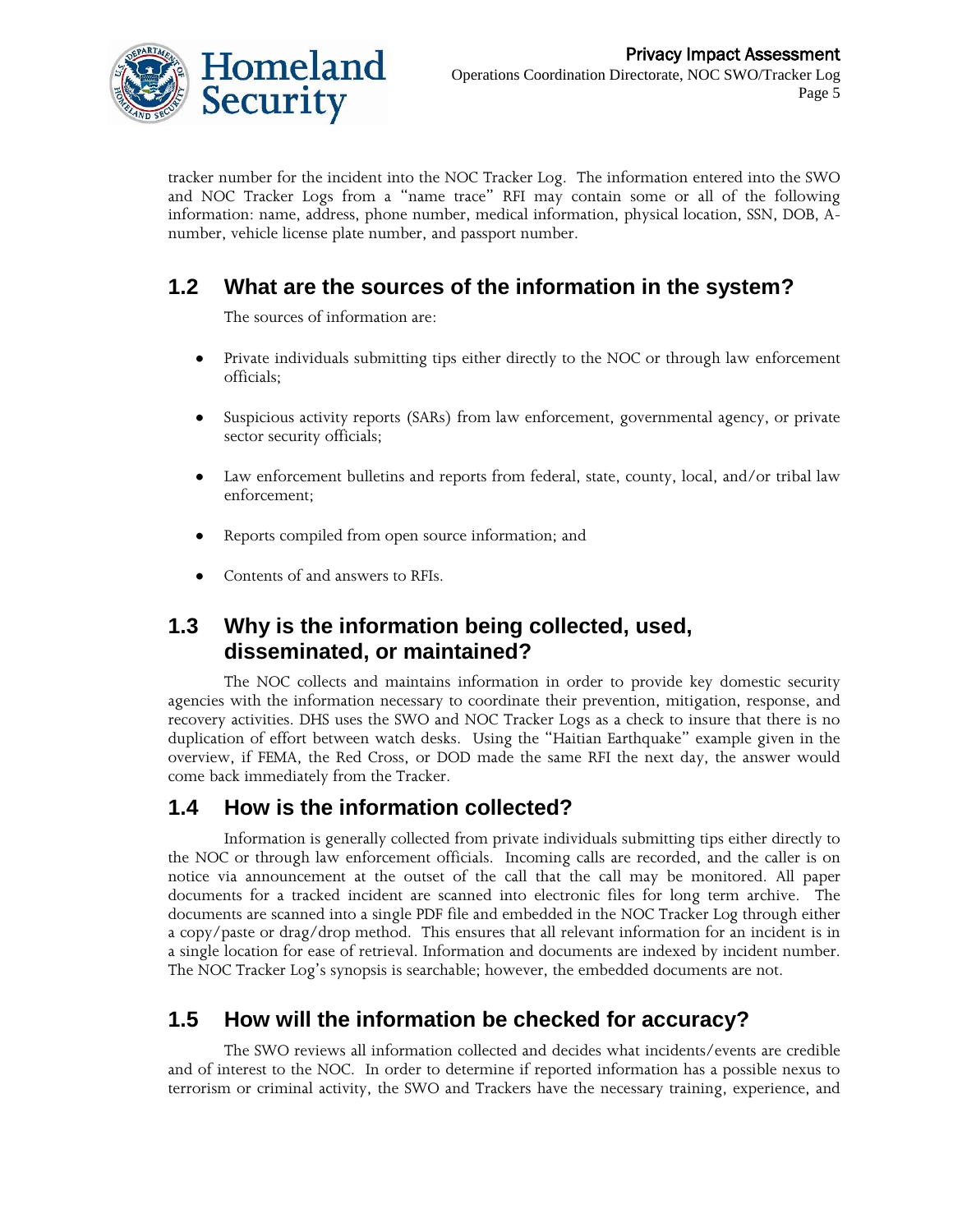

individual knowledge of the subject at hand to properly vet information for credibility and accuracy.

#### **1.6 What specific legal authorities, arrangements, and/or agreements defined the collection of information?**

Section 515 of the Homeland Security Act  $(6 \text{ U.S.C. } § 321d(b)(1))$  requires the NOC "to provide situational awareness and establish a common operating picture for the entire federal government and for state, local, and tribal governments as appropriate, in the event of a natural disaster, act of terrorism, or other manmade disaster; ensure that critical terrorism and disasterrelated information reaches government decision-makers."

#### **1.7 Privacy Impact Analysis: Given the amount and type of data collected, discuss the privacy risks identified and how they were mitigated.**

**Privacy Risk:** There is a privacy risk that PII in the system may be accessed or altered by unauthorized individuals for criminal or other unauthorized purposes.

**Mitigation:** All users are authenticated prior to gaining access to logs. The effectiveness of authentication and security protections are verified through audits of system operation and usage. Further, the NOC is located in a Sensitive Compartmented Information Facility. The privacy risk is also minimized by the log's architecture. The SWO and NOC Tracker Logs maintain PII in a single location or data repository. This structure reduces the risk to the data by minimizing its proliferation in multiple locations and systems, each of which would need to employ physical or technological security measures to prevent a breach.

**Privacy Risk:** There is a privacy risk that PII in a SAR may be inaccurate.

**Mitigation:** The referral of a SAR to a particular law enforcement entity remains associated with the originating entity to permit anyone accessing that information to contact the investigative agency for updates on any related investigative activity. If an individual thought for any reason that inaccurate information about them was in the NOC Tracker Log, he or she may contact the NOC to have it corrected.

### **Section 2.0 Uses of the Information**

The following questions are intended to delineate clearly the use of information and the accuracy of the data being used.

#### **2.1 Describe all the uses of information.**

SWOs and watch desk officers utilize the SWO and NOC Tracker Logs to provide key domestic security agencies with the information necessary to coordinate prevention, mitigation, response, and recovery activities. The logs are used as a check to insure that there is no duplication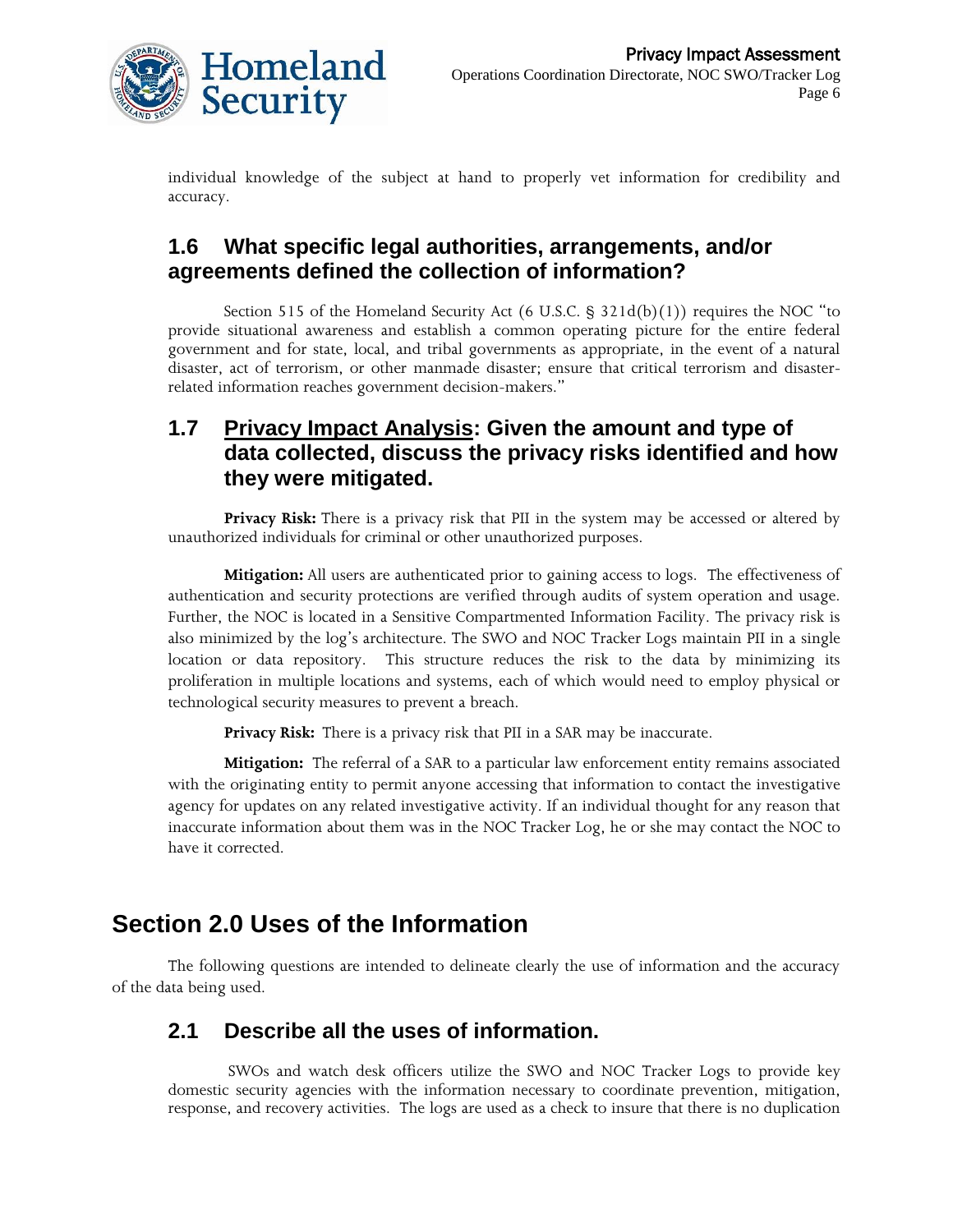

of effort between watch desks. Information for a tracked event is shared with agencies with a proven need to know and is tailored to contain only information that is required by the requesting or receiving agency as it relates to their official duties. The watch desks may communicate requests to submitting entities in support of the NOC mission of receipt, validation, protection, and dissemination of information. If a report contains PII, the PII is considered part of the submission, and therefore, afforded the same protection as the rest of the data. After an incident is closed, the information in the log can be used in after action and "lessons learned" studies/reports.

#### **2.2 What types of tools are used to analyze data and what type of data may be produced?**

None.

#### **2.3 If the system uses commercial or publicly available data please explain why and how it is used.**

Publicly available open source data may be included in the SWO and NOC Tracker Logs. As part of the effort of the NOC to determine whether or not information is credible, NOC desk officers may query publicly available data, including web sites as well as commercial data sources. For example, if a report about an explosion in Times Square is received, the NOC may check CNN or CNN.com to see if there is any substantiating information being reported.

#### **2.4 Privacy Impact Analysis: Describe any types of controls that may be in place to ensure that information is handled in accordance with the above described uses.**

With the collection of this information, there is a risk of misuse or unauthorized access to PII. To mitigate this risk, all information is stored on secure servers and accessible only to the Senior Watch standers, and the personnel manning the tracker desk, who have received the requisite training regarding the proper use and handling of PII. The Tracker desk is located in a Sensitive Compartmented Information Facility.

# **Section 3.0 Retention**

The following questions are intended to outline how long information will be retained after the initial collection.

### **3.1 How long is information retained?**

The SWO and NOC Tracker Logs contain steady state, Phase 1, Phase 2 and Phase 3 records. Phase 1 and steady state (normal day-to-day) records are kept for five years and destroyed. All Phase 2 and 3 event files are transferred to the National Archives five years after the event or case is closed for permanent retention in the National Archives. All files that have a nexus to an event are kept in the folder for that event. (i.e., all RFI's, media reports, etc. that deal with the Haitian earthquake, are kept in one common folder called "Haitian earthquake.")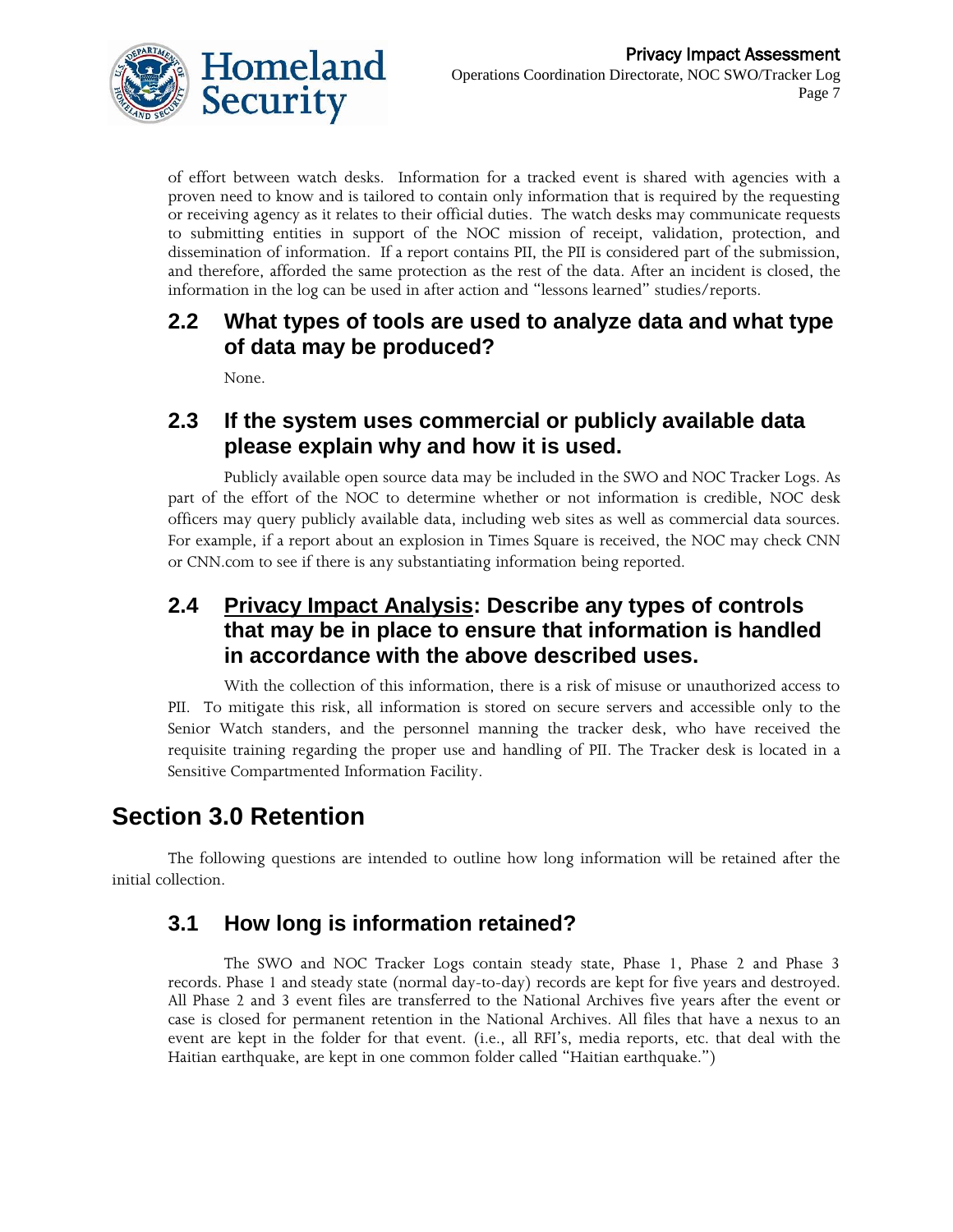

Phase 2 events are significant events whose size, scope, and/or complexity require federal information-sharing, coordination, and/or resource assistance and whose attributes do not rise to the level of a major event. Such events require a coordinated federal response in which more than one DHS agency will become substantially engaged, significantly impacting U.S. critical infrastructure and industrial accidents occurring in a densely populated area, indicating a possible terrorist nexus, man made events and natural disasters; chemical, biological, radiological, nuclear, and explosive events; floods, fires, tsunamis, and other events causing loss of life and large scale evacuations and requiring significant federal involvement.

A Phase 3 event is a major event that occurs or is about to occur. Major events are those events possessing the attributes of an Incident of National Significance, an event with a confirmed nexus to terrorism or a situation involving a potential impending terrorist attack and most likely causing the Homeland Security Advisory System level to rise above yellow nationally or selectively in a location in the 55 U.S. states and territories. An example of a Phase 3 event is Hurricane Katrina or a terrorist group detonating a nuclear device in an American city.

#### **3.2 Has the retention schedule been approved by the component records officer and the National Archives and Records Administration (NARA)?**

Yes, NARA has approved the retention schedule (NARA schedule N1-563-08-2).

#### **3.3 Privacy Impact Analysis: Please discuss the risks associated with the length of time data is retained and how those risks are mitigated**

Although there is always risk inherent in retaining PII for any length of time, the data retention periods for SWO and NOC Tracker Logs are limited to 5 years and are based on case type identified in the NARA retention schedules, consistent with the concept of retaining PII only for as long as necessary to support the agency's mission.

### **Section 4.0 Internal Sharing and Disclosure**

The following questions are intended to define the scope of sharing within the Department of Homeland Security.

#### **4.1 With which internal organization(s) is the information shared, what information is shared and for what purpose?**

Information may be shared with U.S. Secret Service; Immigration and Customs Enforcement; Federal Protective Service; Federal Air Marshals; Transportation Security Administration; Customs and Border Protection; U.S. Coast Guard; Federal Emergency Management Agency, National Protection and Programs Directorate, and the Office of Intelligence and Analysis.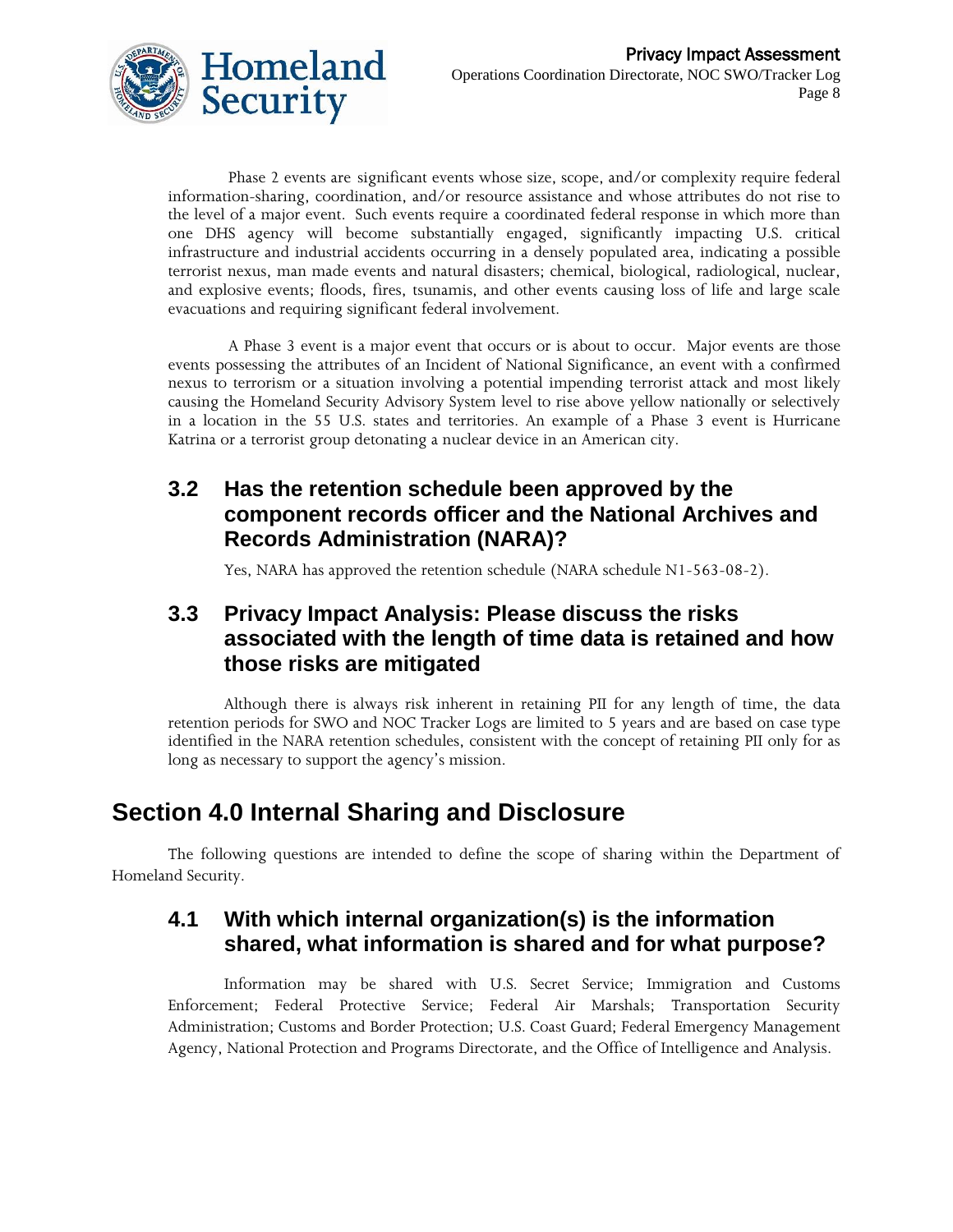

The SWO and NOC Tracker Log information that DHS shares with internal organizations is tailored to contain only information that is required on a need to know basis by the requesting or receiving agency.

#### **4.2 How is the information transmitted or disclosed?**

Information is shared only through secure interconnected networks and/or the NOC tracker desk officer.

#### **4.3 Privacy Impact Analysis: Considering the extent of internal information sharing, discuss the privacy risks associated with the sharing and how they were mitigated.**

The main risk associated with internal sharing is unauthorized access to, or disclosure of, PII. To mitigate this risk, sharing of the information is limited to those DHS officials, employees, and contractors of DHS who have a need for the record in performance of their duties. DHS Employees may be subject to discipline and administrative action for unauthorized disclosure of this information. Privacy protections include strict access controls, including passwords and realtime auditing that tracks access to electronic information.

All DHS employees and contractors are required to follow DHS Management Directive (MD) Number: 11042, *Safeguarding Sensitive But Unclassified* (For Official Use Only) Information, May 11, 2004. This guidance controls the manner in which DHS employees and contractors must handle Sensitive but Unclassified/For Official Use Only Information. All employees and contractors are required to follow Rules of Behavior contained in the DHS Sensitive Systems Handbook. Additionally, all DHS employees are required to take annual computer security training, which includes privacy training on appropriate use of sensitive data and proper security measures.

### **Section 5.0 External Sharing and Disclosure**

The following questions are intended to define the content, scope, and authority for information sharing external to DHS which includes Federal, state and local government, and the private sector.

#### **5.1 With which external organization(s) is the information shared, what information is shared, and for what purpose?**

The White House Situation Room and NOC watch desk parent organizations are provided access to information as it relates to their official duties. Watch desks parent organizations include but are not limited to: Central Intelligence Agency; Defense Intelligence Agency; National Security Agency; National Geospatial-Intelligence Agency; Federal Bureau of Investigation; Department of Interior; Drug Enforcement Administration; Alcohol, Tobacco, Firearms and Explosives; Virginia State Police; Fairfax County Police; New York, Boston, and Los Angeles police departments. All information for a tracked event is shared with organizations with a proven need to know.

Non-law enforcement and non-governmental users are never afforded access to the personal information contained in the SWO and NOC Tracker Logs.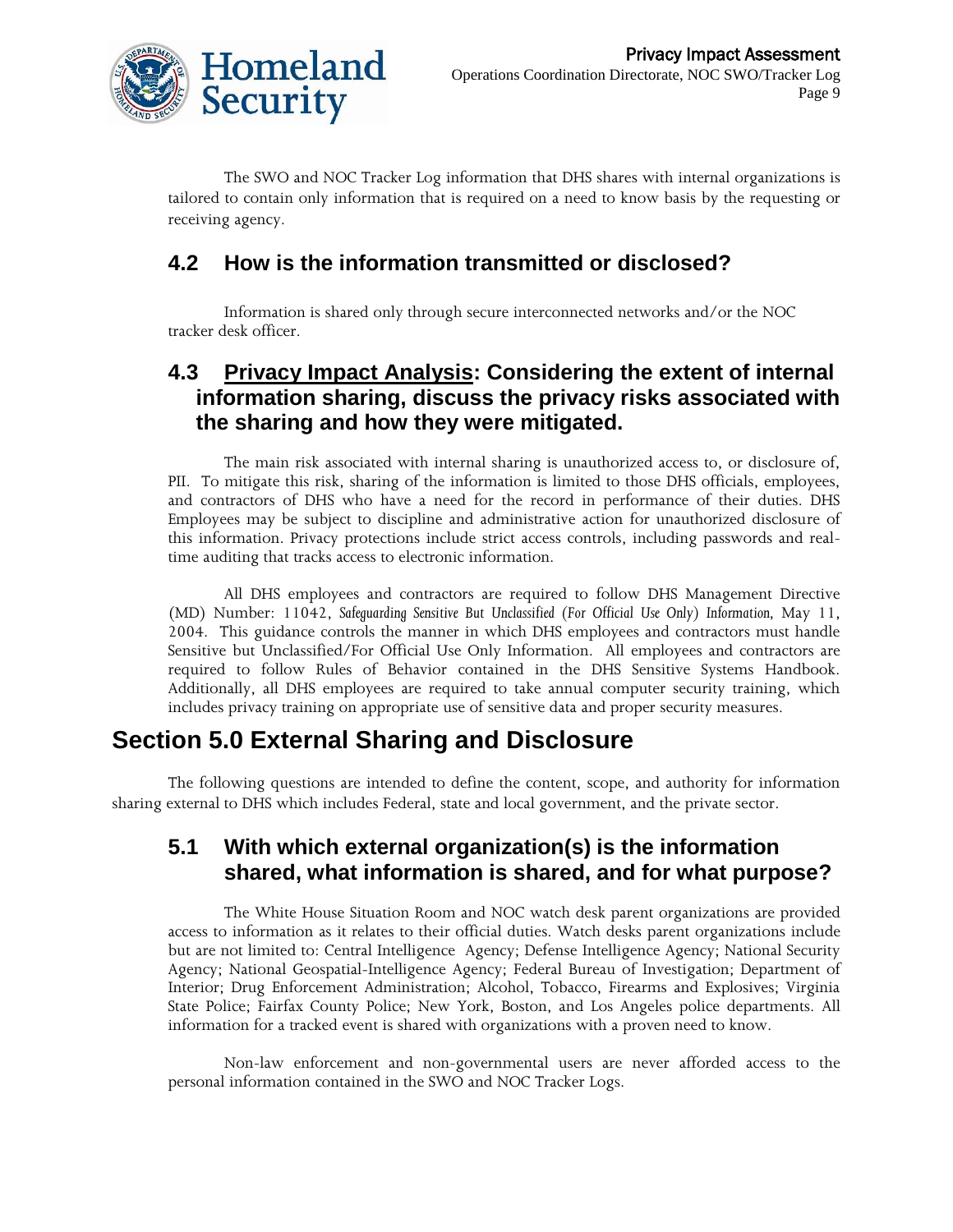

**5.2 Is the sharing of personally identifiable information outside the Department compatible with the original collection? If so, is it covered by an appropriate routine use in a SORN? If so, please describe. If not, please describe under what legal mechanism the program or system is allowed to share the personally identifiable information outside of DHS.**

All sharing will be compatible with the original collection and covered by the routine uses in DHS/OPS-002 National Operations Center Tracker and Senior Watch Officer Logs System of Records, published in the Federal Register at XXX.

#### **5.3 How is the information shared outside the Department and what security measures safeguard its transmission?**

If PII is shared, the information is sent over NIPERNet, SIPRNet or JWICS. Information is generally transmitted manually or disclosed verbally to external organizations on an ad hoc basis pursuant to a routine use defined in the DHS/OPS-002 SORN or in response to a written request under section (b)(7) of the Privacy Act (which is maintained as part of the file). External organizations do not have direct access to the logs, meaning that external organizations do not have access through individual user accounts. External organizations secure SWO and NOC Tracker Log information in accordance to the terms of information sharing agreements which include provisions for appropriate and adequate safeguarding of sensitive information.

#### **5.4 Privacy Impact Analysis: Given the external sharing, explain the privacy risks identified and describe how they were mitigated.**

There is a potential risk of SWO and NOC Tracker Log information being leaked, misused, or lost by the agencies with which DHS shares information. The log information that DHS shares with an external entity is tailored to contain only information that is required by the requesting or receiving agency and is shared pursuant to and consistent with the routine uses enumerated in DHS/OPS-002.

### **Section 6.0 Notice**

The following questions are directed at notice to the individual of the scope of information collected, the right to consent to uses of said information, and the right to decline to provide information.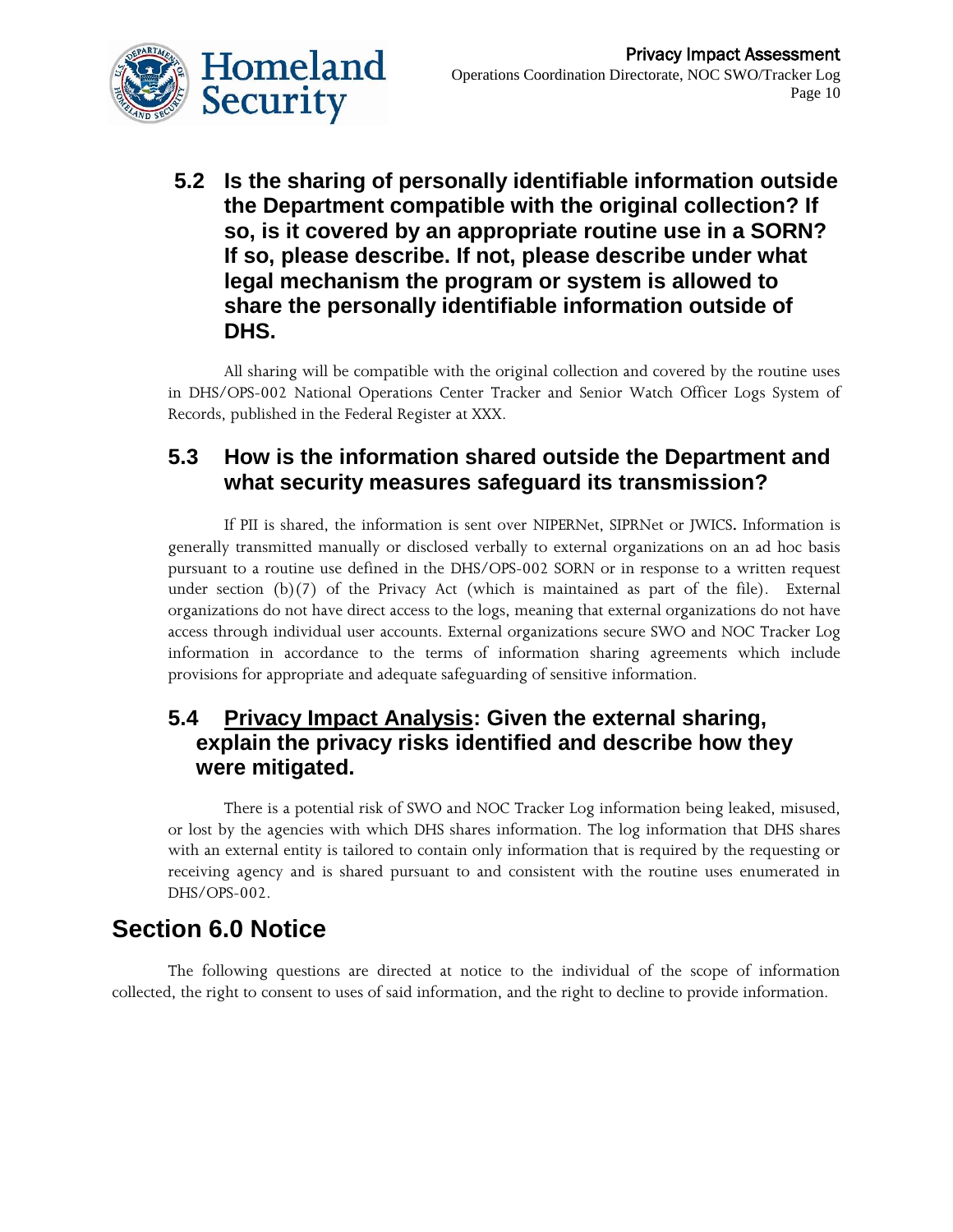

#### **6.1 Was notice provided to the individual prior to collection of information?**

Yes. Notice is provided through this PIA and through the DHS/OPS-002 National Operations Center Tracker and Senior Watch Officer Logs SORN.

#### **6.2 Do individuals have the opportunity and/or right to decline to provide information?**

Yes. When an individual is submitting information to the NOC over the phone, he/she is notified via announcement at the outset of the call that the call may be monitored, and at that time the caller has the right to decline providing the information. As an example, an caller contacts the NOC with a report of suspicious activity, the caller may request that the NOC collect the information without capturing his or her identifying information. However, in instances where PII is provided as part of the suspicious report, the individual is unlikely to have knowledge that his/her information has been submitted to the system.

#### **6.3 Do individuals have the right to consent to particular uses of the information? If so, how does the individual exercise the right?**

No, the individuals will not be able to consent to particular uses of the information after providing the information to the NOC.

#### **6.4 Privacy Impact Analysis: Describe how notice is provided to individuals, and how the risks associated with individuals being unaware of the collection are mitigated.**

Individuals will be provided notice through the DHS/OPS-002 SORN and through this PIA. Given that in some instances personal information will be collected without the knowledge of the individual, the SWO and NOC Tracker Logs are accessible only to those personnel with appropriate clearance and a verifiable need to know the information.

### **Section 7.0 Access, Redress and Correction**

The following questions are directed at an individual's ability to ensure the accuracy of the information collected about them.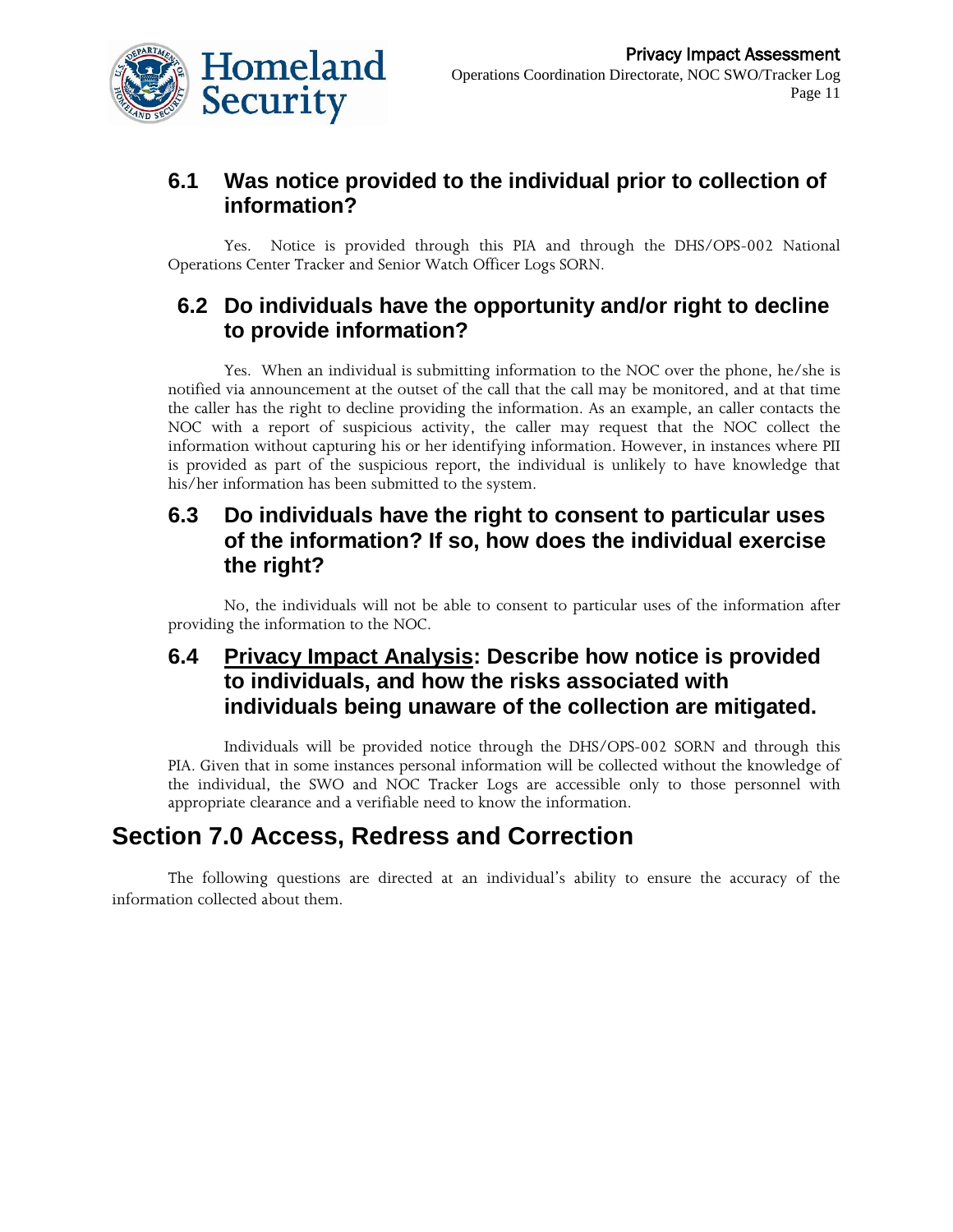

#### **7.1 What are the procedures that allow individuals to gain access to their information?**

Individuals seeking access to any record containing information that is part of a DHS system of records, or seeking to contest the accuracy of its content, may submit a Freedom of Information Act (FOIA) or Privacy Act (PA) request to DHS. Given the nature of some of the information in the SWO and NOC Tracker Logs (sensitive law enforcement or intelligence information), DHS may not always permit the individual to gain access to or request amendment of his or her record. However, requests processed under the PA will also be processed under FOIA; requesters will always be given the benefit of the statute with the more liberal release requirements. The FOIA does not grant an absolute right to examine government documents; the FOIA establishes the right to request records and to receive a response to the request. Instructions for filing a FOIA or PA request are available at http://www.dhs.gov/xfoia/editorial 0316.shtm.

#### **7.2 What are the procedures for correcting inaccurate or erroneous information?**

If an individual believes that he or she has suffered an adverse consequence that is related to the SWO and NOC Tracker Logs, that individual will be able to provide any information that they deem relevant with a request that it be included within any record maintained in the SWO and NOC Tracker Logs regarding a particular incident, activity, transaction, or occurrence. That correspondence will be directed to the DHS NOC Watch Floor, and a member of the watch will research the SWO and NOC Tracker Logs to ascertain whether any record correlates to the information provided. If there is correlative information, the watch officer will enter the information provided into that record and indicate it as First-Party Amplifying information.

#### **7.3 How are individuals notified of the procedures for correcting their information?**

Mechanisms for correcting information are set forth above as well as in DHS/OPS-002 SORN.

#### **7.4 If no formal redress is provided, what alternatives are available to the individual?**

Information in the SWO and NOC Tracker Logs is often, by definition, raw suspicious activity information. Having verified and accurate information is the ultimate goal of the law enforcement, intelligence community, and other governmental officials using the NOC. The redress indicated in 7.2, above, will help to ensure that the information is accurate. NOC watch desk officers will ensure the integrity of the SWO and NOC Tracker Log information based upon information provided by individuals, as well as any updates received from law enforcement and other government authorities.

#### **7.5 Privacy Impact Analysis: Please discuss the privacy risks associated with the redress available to individuals and how those risks are mitigated.**

The risk that an individual may not be afforded adequate opportunity to correct information is mitigated by allowing individuals to request access or amendment of their records at any time by either submitting a FOIA or a PA request as outlined above.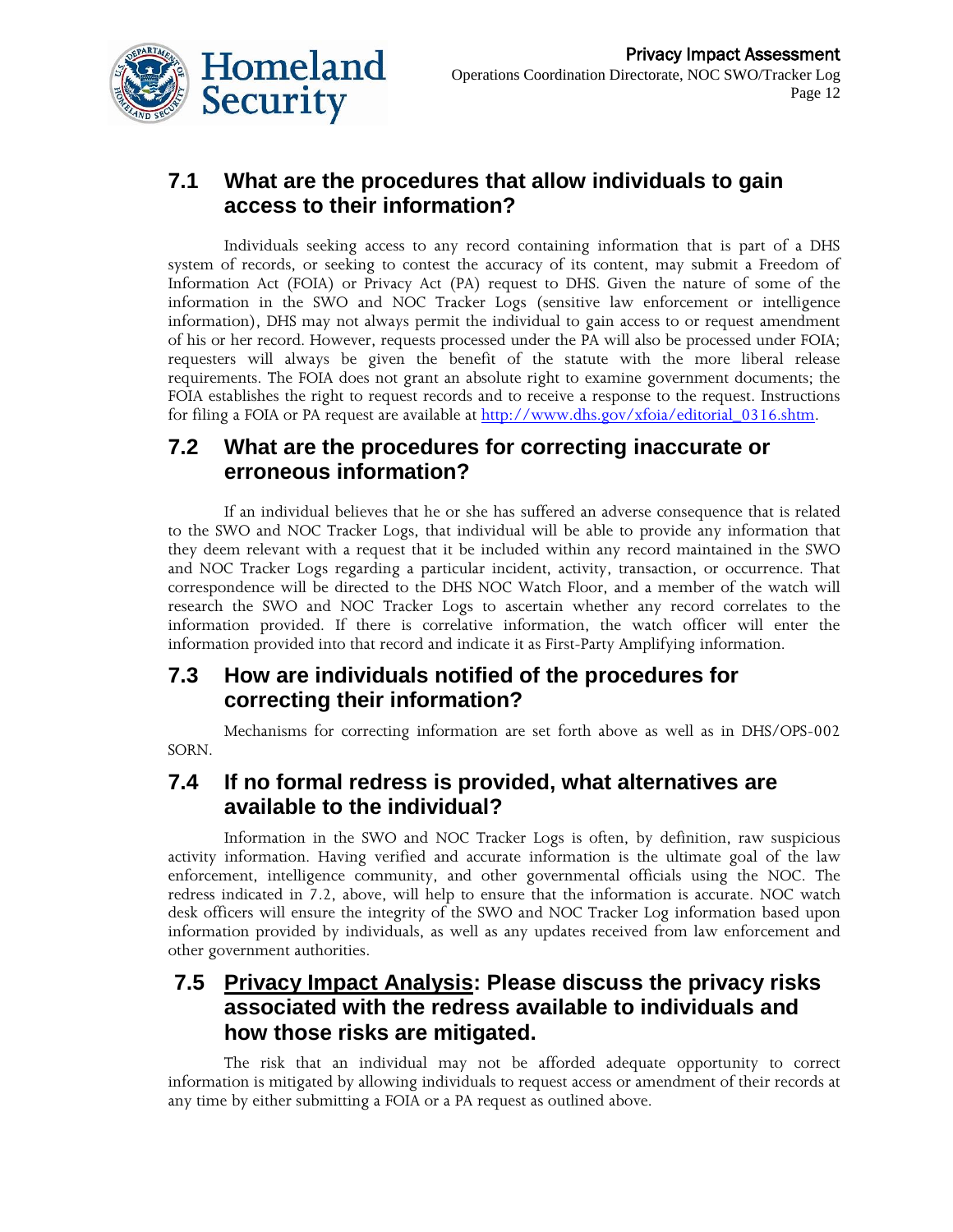

# **Section 8.0 Technical Access and Security**

The following questions are intended to describe technical safeguards and security measures.

#### **8.1 What procedures are in place to determine which users may access the system and are they documented?**

SWO's, Assistant Senior Watch Officers and Trackers are employees of DHS who have access to the SWO and NOC Tracker Logs. No other users have access to the SWO and NOC Tracker Logs and, therefore, no other users can access the PII or related information.

#### **8.2 Will Department contractors have access to the system?**

No.

#### **8.3 Describe what privacy training is provided to users either generally or specifically relevant to the program or system?**

All NOC system users are required to complete annual training in privacy awareness. If an individual does not take training, he/she loses access to all computer systems containing PII.

#### **8.4 Has Certification & Accreditation been completed for the system or systems supporting the program?**

Yes. NOC SWO and Tracker Logs reside on the HSDN and NIPRNET LANs. ATO was granted on August 24, 2010.

#### **8.5 What auditing measures and technical safeguards are in place to prevent misuse of data?**

Systematic network and system monitoring is in place to detect intrusions. Role-based security is used to prevent unauthorized use of the information, including improper printing or editing of data.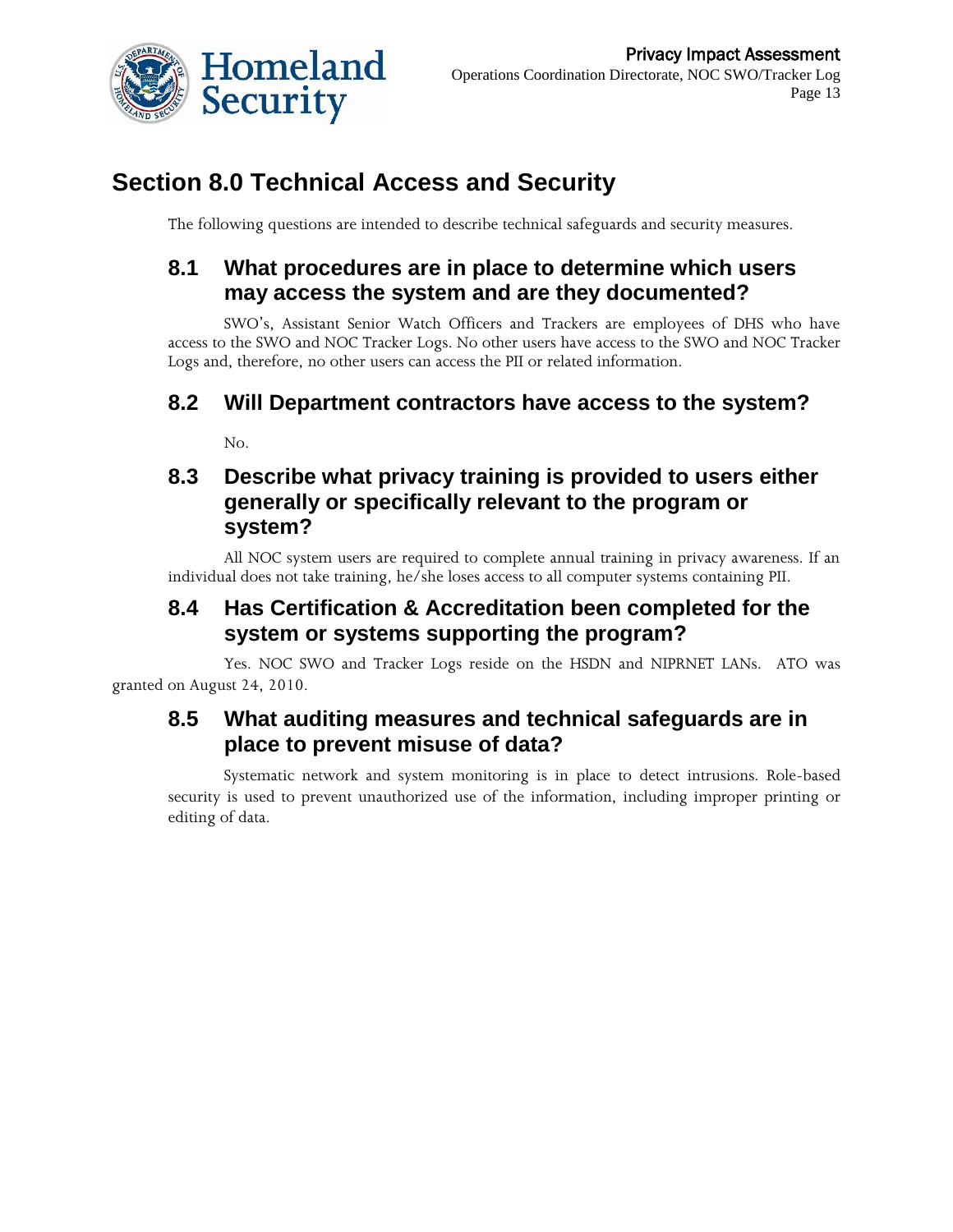

### **8.6 Privacy Impact Analysis: Given the sensitivity and scope of the information collected, as well as any information sharing conducted on the system, what privacy risks were identified and how do the security controls mitigate them?**

Data on the system is secured in accordance with applicable federal standards, including systematic network and system monitoring in place to detect intrusions. Security controls are in place to protect the confidentiality, availability, and integrity of the data, including role-based access controls that enforce a strict need to know policy. Each user is given a unique login name and password and audit trails are maintained and monitored to track user access and detect any unauthorized use.

# **Section 9.0 Technology**

The following questions are directed at critically analyzing the selection process for any technologies utilized by the system, including system hardware, RFID, biometrics and other technology.

### **9.1 What type of project is the program or system?**

The SWO Log is a word document that records all significant information received and actions taken during a shift. The NOC Tracker Log is the underlying cumulative repository of all NOC responses to threats or incidents and significant activities that require a NOC tracking number.

#### **9.2 What stage of development is the system in and what project development lifecycle was used?**

It has been in use since 2003.